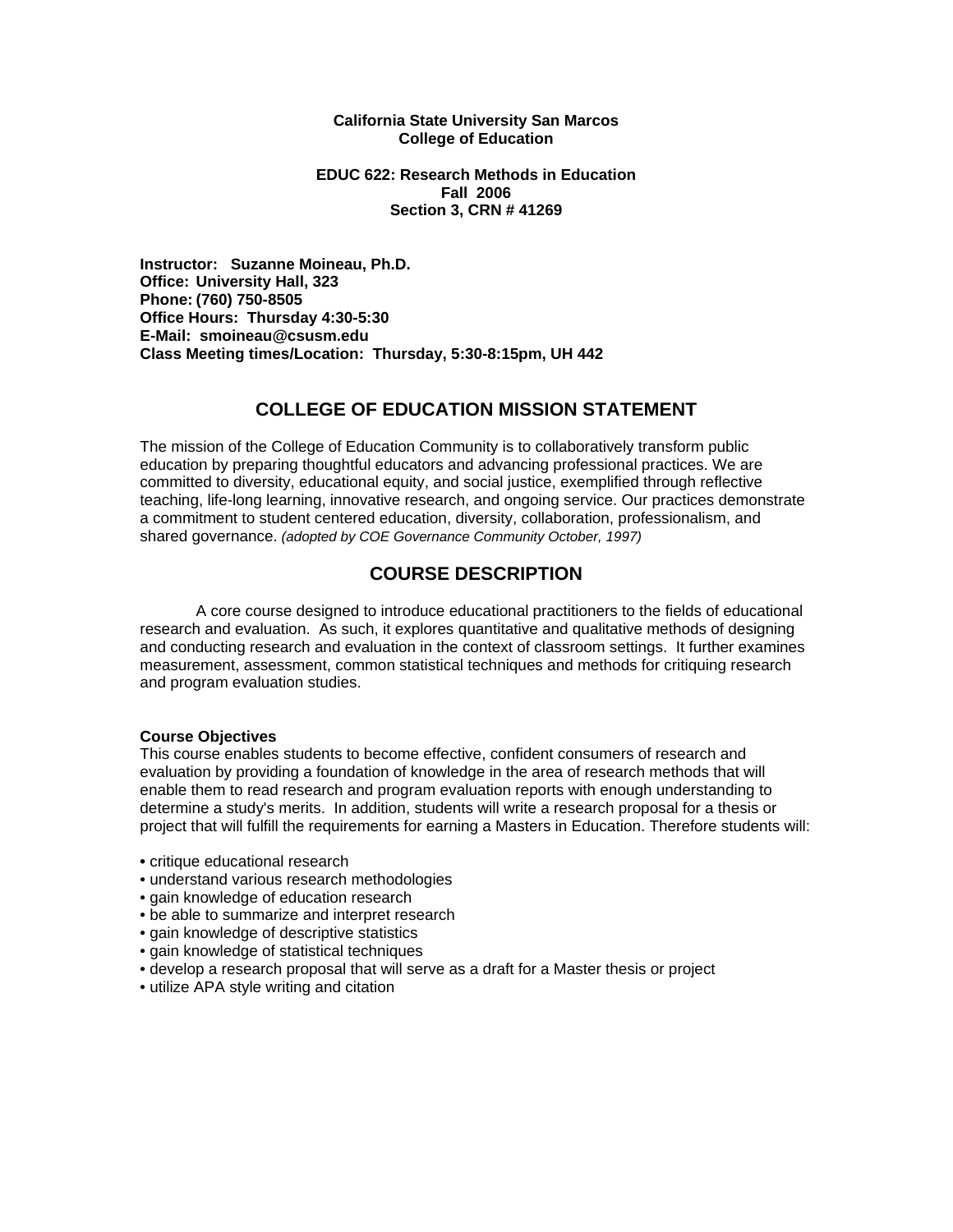# **GENERAL CONSIDERATIONS**

**Writing:** In keeping with the All-University Writing Requirement, all 3 unit courses must have a writing component of at least 2,500 words (approximately 10 pages) which can be administered in a variety of ways.

*Appeals:* Every student has the right to appeal grades, or appeal for redress of grievances incurred in the context of any course. Disputes may be resolved informally with the professor, or through the formal appeal process. For the latter, consult Dr. P. Kelly, Associate Dean.

**Ability**: Every student has the right to equitable educational consideration and appropriate accommodation. Students having differing ability (mobility, sight, hearing, documented learning challenges, first language/English as a second language) are requested to contact the professor at the earliest opportunity. Every effort will be made to accommodate special needs. Students are reminded of the availability of Disabled Student Services, the Writing Center, technology assistance in the computer labs, and other student support services available as part of reasonable accommodation for special needs students.

*Students with Disabilities Requiring Reasonable Accommodations.* Students are approved for services through the Disabled Student Services Office (DSS). This office is located in Craven Hall 5205, and can be contacted by phone at (760) 750-4905, or TTY (760) 750-4909. Students authorized by DSS to receive reasonable accommodations should meet with their instructor during office hours or, in order to ensure confidentiality, in a more private setting.

# **CSUSM ACADEMIC HONESTY POLICY**

"Students will be expected to adhere to standards of academic honesty and integrity, as outlined in the Student Academic Honesty Policy. All written work and oral assignments must be original work. All ideas/materials that are borrowed from other sources must have appropriate references to the original sources. Any quoted material should give credit to the source and be punctuated with quotation marks.

Students are responsible for honest completion of their work including examinations. There will be no tolerance for infractions. If you believe there has been an infraction by someone in the class, please bring it to the instructor's attention. The instructor reserves the right to discipline any student for academic dishonesty in accordance with the general rules and regulations of the university. Disciplinary action may include the lowering of grades and/or the assignment of a failing grade for an exam, assignment, or the class as a whole."

# **COLLEGE ATTENDANCE POLICY**

Due to the dynamic and interactive nature of courses in the College of Education, all students are expected to attend all classes and participate actively. At a minimum, students must attend more than 80% of class time, or s/he **may not receive a passing grade** for the course at the discretion of the instructor. Individual instructors may adopt more stringent attendance requirements. (Additionally, six points will be subtracted for every day of absence.) Should the student have extenuating circumstances, s/he should contact the instructor as soon as possible. (Adopted by the COE Governance Community on 12/19/97)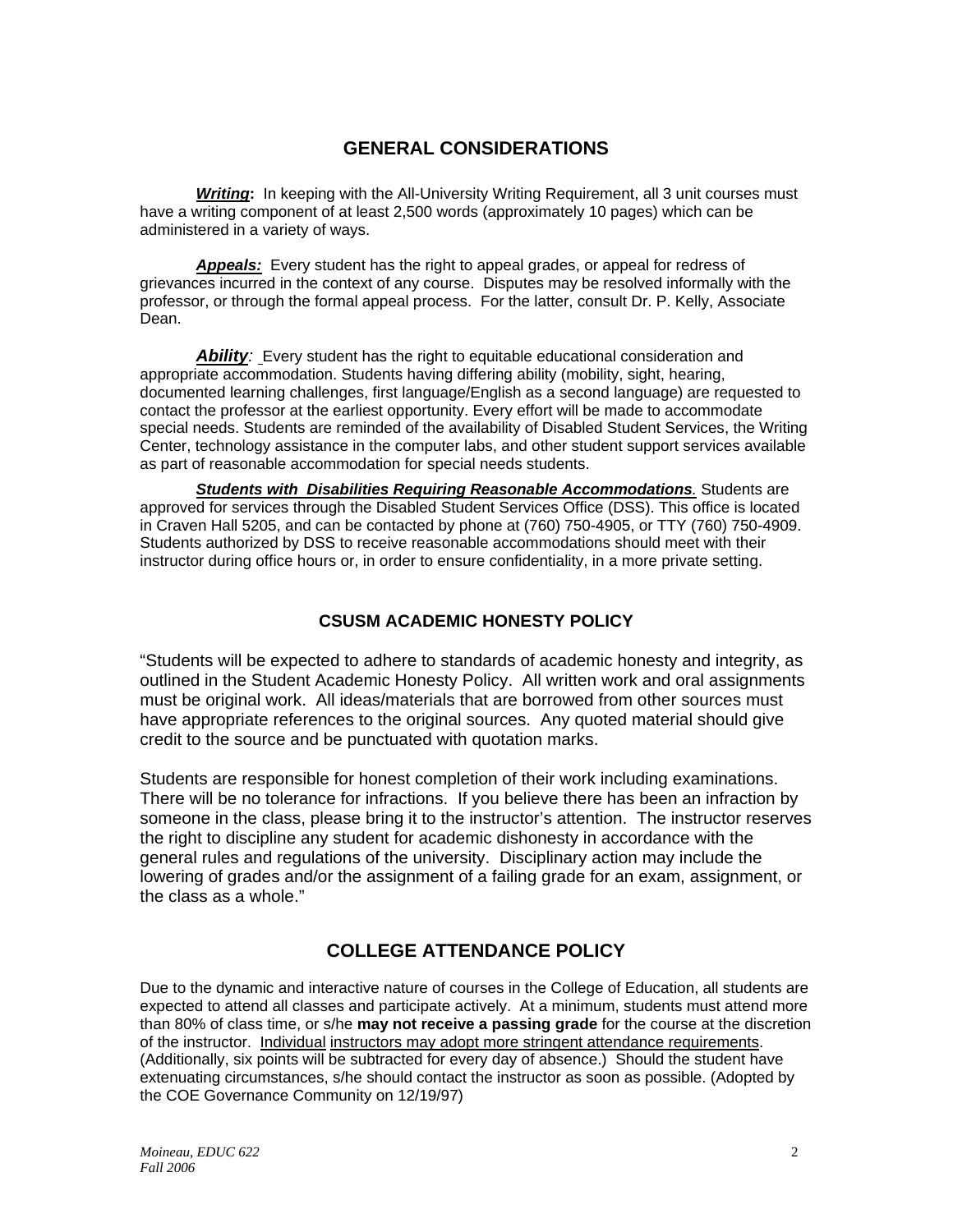# **ATTENDANCE AND PARTICIPATION**

The course deals with complex material processed in a variety of ways. Structured interactions, group processes, oral presentations, guided discussion of readings, and selfdisclosure exercises are the norm. **Students are expected to have read assigned materials by the date indicated in the syllabus, and should be prepared to discuss readings individually or in variously structured groups.** The degree of your engagement in these processes forms the basis for points assigned. Due to the fast paced and highly interactive nature of the course, regular attendance and full participation are expected: teaching and learning is difficult (if not impossible) if one is not present for and engaged in the process. Therefore, the above College Attendance Policy is amplified as follows: 1. Missing more than 2 class meetings will result in the reduction of one letter grade. 2. Arriving late or leaving early on more than two occasions will result in the reduction of one letter grade. 3. Illness and emergency circumstances will be considered/negotiated on a case-by-case basis. These measures should not be considered punitive, as students are expected to establish appropriate personal, academic and career-ladder priorities. Therefore these measures should be viewed as taking appropriate individual responsibility for one's own learning in a democratic, collaborative and reciprocallearning environment.

# **GRADING STANDARDS**

### *Grading Scale:*

 $A = 90 - 100$  points  $B = 80 - 89$  points  $C = 70 - 79$  points  $D = 60 - 69$  points

*Submission Schedule:* Work submitted late, but within one week of the due date will be reduced by one letter grade. Work received over one week late receives no credit.

*Grading Emphasis*: Each written assignment will be graded approximately 80% on content (detail, logic, synthesis of information, depth of analysis, etc.), and 20% on mechanics (grammar, syntax, spelling, format, uniformity of citation, etc.). All citations, where appropriate, will use APA format. Consult Library Services for the *Manual of Citation of the American Psychological Association,* or <www.apastyle.org/index.html>

# **REQUIRED TEXTS/READINGS**

Gay, L. R., Mills, G. E., & Airasia, P. (2006). *Educational Research: Competencies for Analysis and Applications.* Columbus, Ohio: Pearson/Merrill Prentice Hall. (Eighth Edition).

American Psychological Association*. Publication Manual of the American Psychological Association, 5th edition*. Washington, DC: APA. 54 Other research articles as assigned.

**NOTE:** Assigned texts and readings **MUST** be brought to **ALL** class sessions.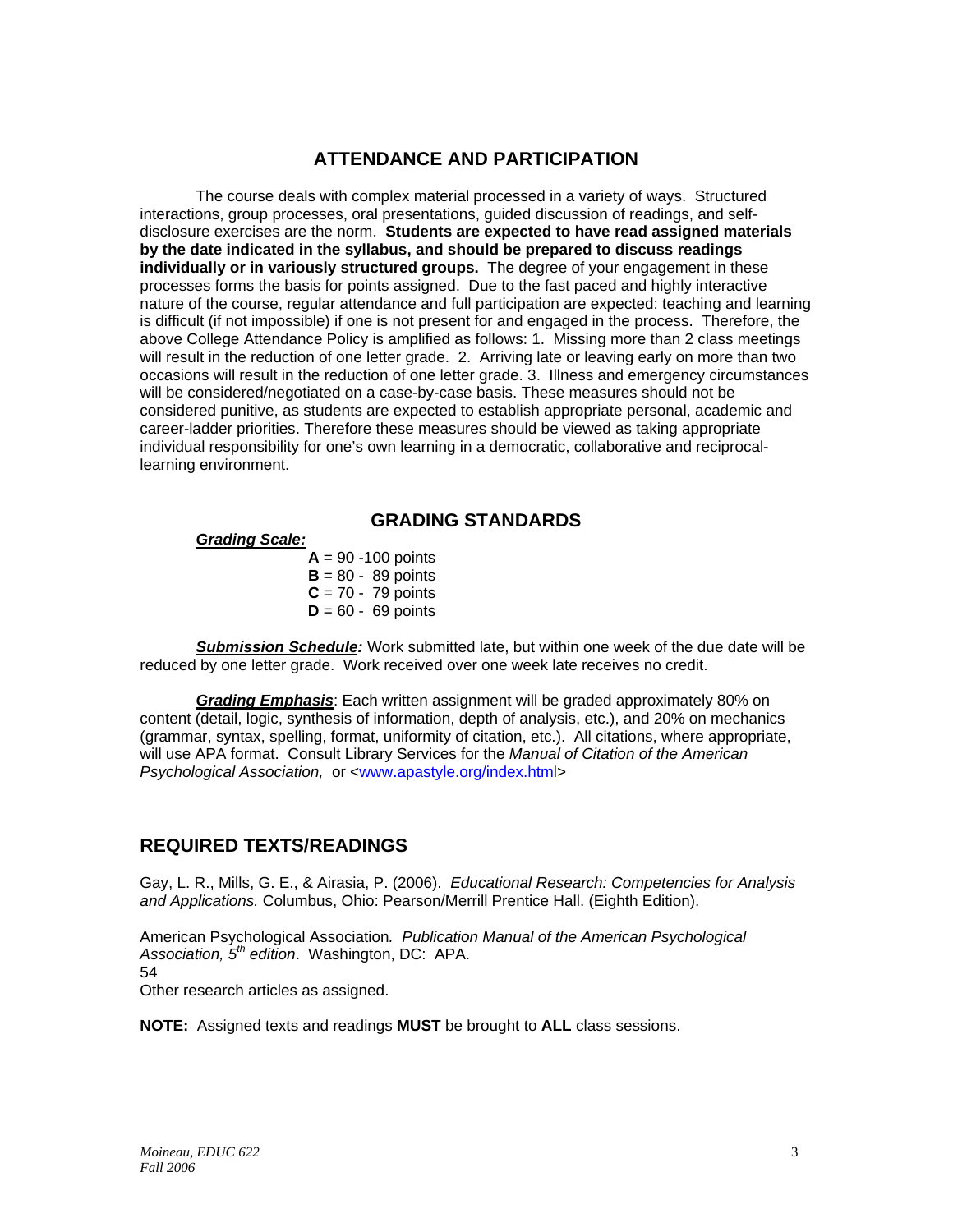# **COURSE REQUIREMENTS**

### **Assignments:**

 All assignments are due on the dates indicated. Assignments must be typewritten/word processed, double-spaced and with standard margins. It is expected that all assignments will reflect university-level composition and exposition. Use of electronic spelling and grammar checking is encouraged. Students who are not doing a traditional thesis must discuss possible alternatives with the instructor as soon as possible.

| 1. Attendance and Participation | 150 points |
|---------------------------------|------------|
| 2. Research Proposal            | 300 points |
| 3. Presentation of Proposal     | 50 points  |

### 1. Attendance and Participation. (100 points)

As graduate students, you are expected to take an active role in class and class activities. The quality of this course rests on the quality of YOUR participation. Toward this end, you are expected to attend every class and participate fully in activities. Fifty (50) of the points for participation will come from arriving on time, being prepared and participating in group interactions/discussions. The other 100 points will come from a class presentation. You will be responsible for presenting a one hour presentation of a chapter (either alone or in a small group) in a dynamic, interactive and exciting way – creating a group activity of choice that will facilitate learning of the material for the class. You must create a handout that the class can use to take notes. **Please submit a copy of the handout 4 days prior to your presentation for professor approval.** Your final grade for this aspect of the course will be based on an average between scores: 1) your own evaluation of your performance and efforts for the module; 2) my evaluation of your performance; and 3) your group member evaluation of your performance (if there is a group member). Thus, you must submit a description (limited to one page) on your contributions to the module and any accompanying materials that you feel support your efforts and performance. You also need to submit an evaluation of your partner's performance (again, limited to one page), with specifics as to why you are assigning the points you are. The total points you should assign yourself and your partner are up to 50 (each). **Due November 30, 2006.** 

### 2. Research Proposal (300 points)

The final paper assignment is to write or revise *drafts* of a research proposal in the form of the first three chapters of a thesis/project in APA format. *[PLEASE NOTE: This proposal should be considered a draft of your thesis/project to be written with the guidance of your thesis/project advisor – it is NOT your actual thesis – it is an exercise that teaches you*  about research. Final approval comes from your thesis advisor.] The paper should be approximately 10 pages in length. For each of the three chapters, you will have them peer reviewed by two classmates before a review by the professor.

## **Chapter One: Introduction (100 points)**

Define the research question/problem or project focus. What issue is to be addressed? Why is this issue critical to the field of education? Explain what you hope to accomplish in your thesis/project. Articulate how this research will fill a need in education and who might benefit from this work. Definitions of terms must be very clear. Do not assume that your reader knows what you mean when you use educational jargon. You must use APA format.

Criteria:

- Are terms and definitions clear?
- Is the question *very* clear? Do you understand exactly what the author hopes to find?
- Is the chapter written in present tense? (With the exception of citations of other research;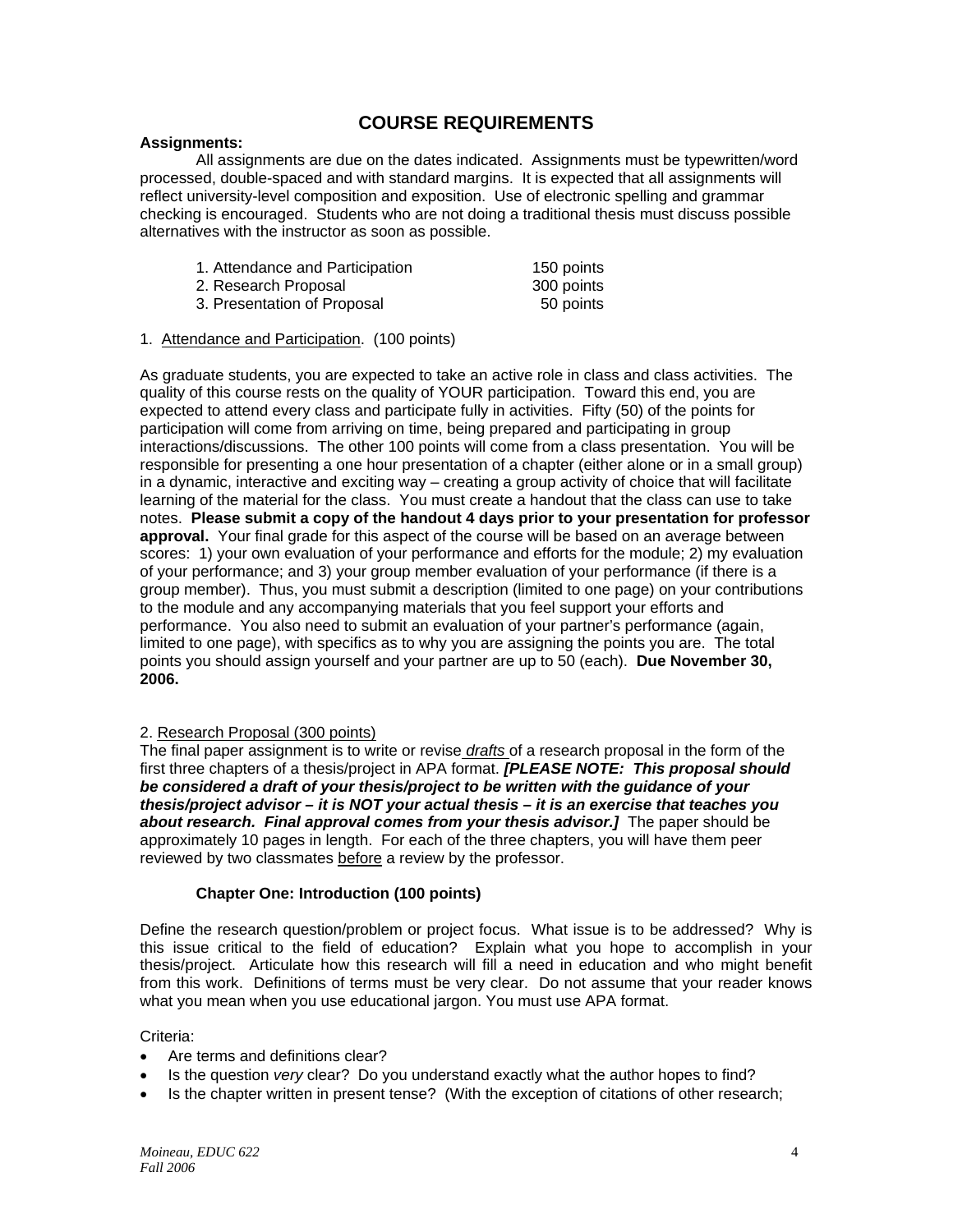use past tense or present perfect tense for these--see APA)

## **Chapter Two: Review of the Literature (100 points)**

The purpose of the literature review is to put the research or project in context with what is already known. Review what is currently known (and not known) about the issue. Where is the field in terms of what is happening with the topic? Put your project/issue into a theoretical context. What theories/ principles are you basing your project on? What are your assumptions? The review of the literature puts the project in perspective and lets the reader know why the project is of significance. It also provides a *critical analysis* of the research. **You must have at least 10 relevant peer-reviewed articles for this draft.** 

Criteria:

- Is all the research discussed relevant to the question presented in Chapter One?
- Do you understand the essential elements of the each article cited? Did the author provide information on the methodology, subjects, and conclusions of each article? Did the author mention strengths and weaknesses of the research?
- Are the majority of the articles from professional, peer reviewed journals?

## **Chapter Three: Methodology (100 points)**

The Methodology chapter describes the research or project design and data collection. How will the research/project be conducted? What must be done in order for you to accomplish your goals? In the introduction to this section, you must cite research that supports using the methodology you have selected and a clear rationale for using that methodology.

Criteria:

- Are descriptions of the methodology specific enough that someone could replicate?
- Is it clear who did what and when? Is it clear how these decisions were made?
- Whenever possible, did the author use examples of classroom scenarios, student work, teacher lesson plans, etc.?
- Is the chapter written in future tense?
- Think about how well the chapter holds together. Does it all seem relevant and necessary? Could any parts be cut?
- Does it all make sense? What needs clarification?
- Is there a clear and easy to follow organization? Are large pieces of text broken up with subheadings? Are the subheadings indicative of the content?
- Is there a summary and/or a concluding paragraph? This should be a transition to what will follow.
- Are all necessary terms defined? (Assume someone familiar with education will be the reader, but do not assume that they will understand all professional jargon).
- Did the author use spell check?
- Did the author cite properly? Are all citations in the reference page? Anything that is quoted needs a page number. Quotes longer than five lines are set apart by indenting both margins.
- Are there too many or too few quotes? Most times it is preferable to paraphrase and then cite an author.
- As much as possible, did the author find the original source and cite them (rather than citing what someone else cited). However, if the author used a secondary source, did he or she follow the guidelines?
- Did the author use proper tense? APA suggests different tenses for different chapters. The main thing to remember is to be consistent within chapters.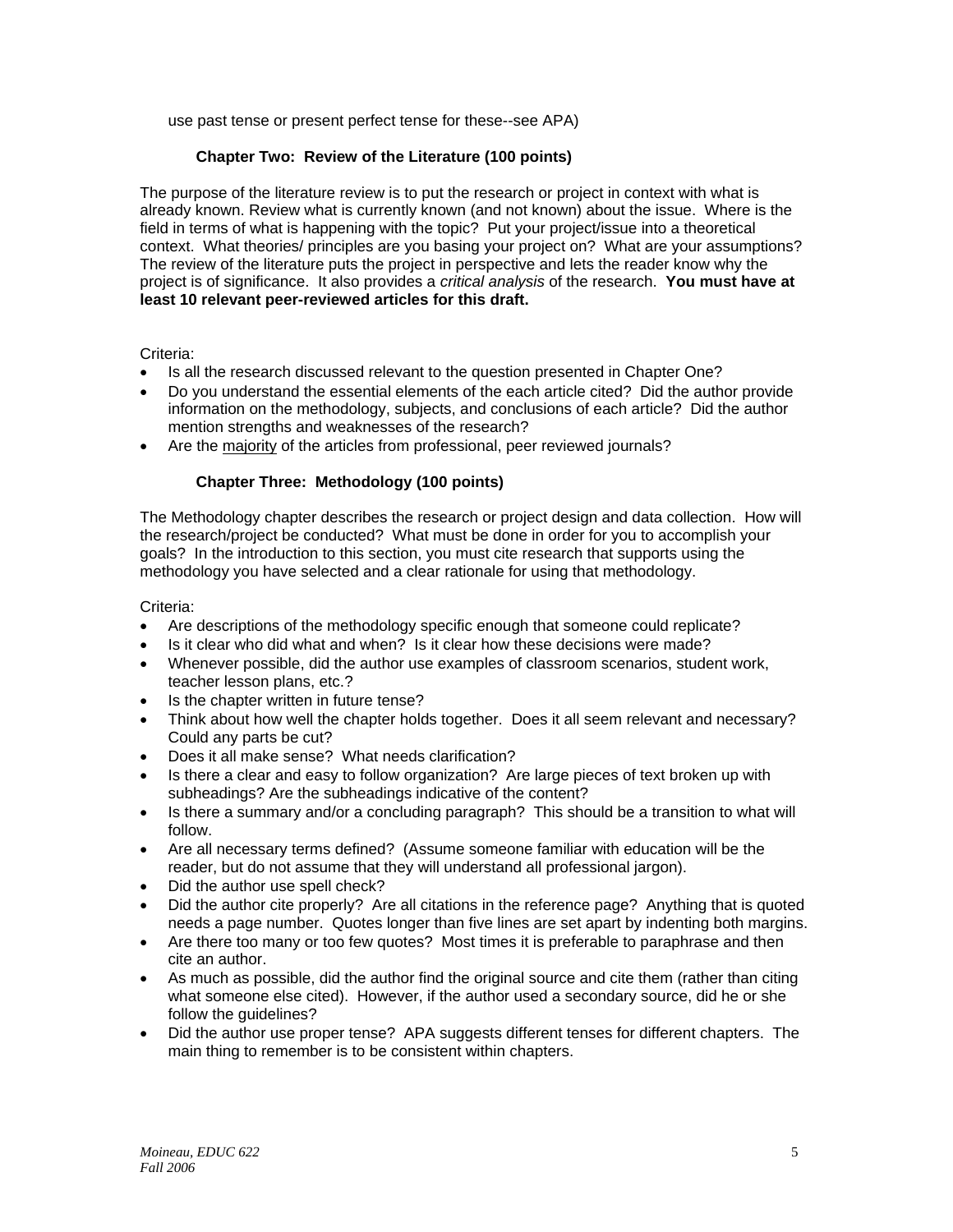## **Thesis Proposal Outline**

**Title** 

Table of Contents

Chapter 1 – Introduction to Study Statement of the problem Purpose of the study and rationale Research questions and hypotheses Significance of the study and applications **Limitations** Definitions of terms

Chapter II – Review of Literature Introduction Summary of literature review

Chapter III – Methodology **Introduction**  Design Subjects/Participants **Materials**  Procedure Analysis

References

### **APA FORMAT: You will be expected to follow APA for the following:**

|                        | 5 <sup>th</sup> Edition |
|------------------------|-------------------------|
| Title page             | p. 10, 306              |
| Levels of headings     | p. 113, 307-8           |
| Page numbers & headers | p. 12, 288              |
| Writing numbers        | p. 122                  |
| Citations in text      | p. 207-214              |
| Reference Page         | p. 215-281, 313         |
| <b>Block Quotes</b>    | p. 121, 117-119         |

### 3. Presentation of Proposal (50 points)

Presentations will be made during the last 2 classes. You will be expected to give a 10-minute presentation of your research and articulate the action plan you will follow to complete your thesis. You will be expected to highlight the methods that you will use to carry out your research.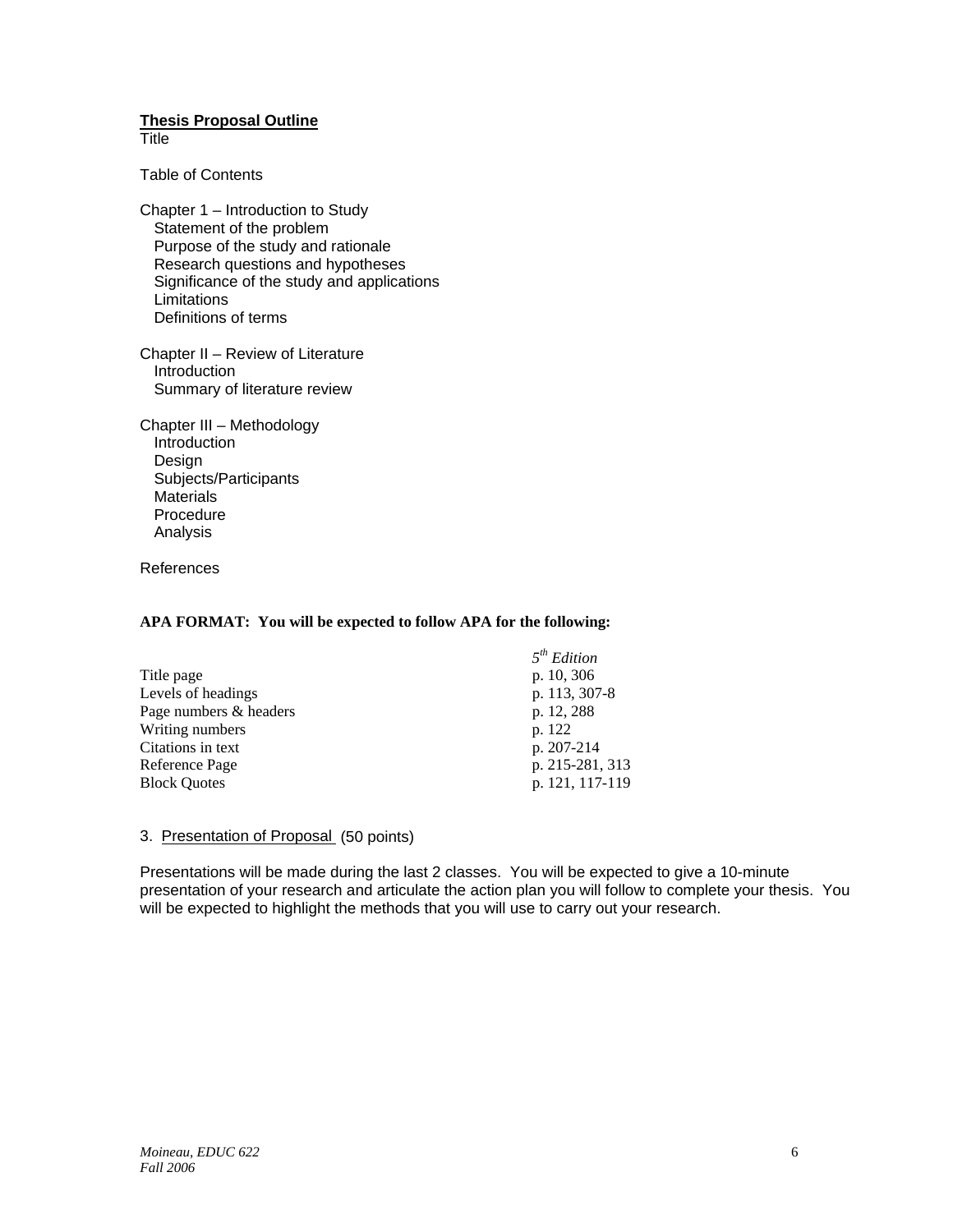#### **TENTATIVE COURSE SCHEDULE** *(This schedule is tentative subject to negotiated changes in response to class demands) ASSIGNMENTS ARE TO BE COMPLETED FOR THE DATE SPECIFIED*

| <b>DATE</b>                     | <b>TOPIC/ACTIVITY</b>                                                                                                                       | <b>ASSIGNMENT</b>                                                                                                                                                                                                              |
|---------------------------------|---------------------------------------------------------------------------------------------------------------------------------------------|--------------------------------------------------------------------------------------------------------------------------------------------------------------------------------------------------------------------------------|
| Session 1<br>8/24/06 -- Moineau | Introductions, Course<br>overview (review syllabus;<br>assignment of core modules),<br>Research interests, Question<br>Development          | Review chapters 21 and 22<br>together in class                                                                                                                                                                                 |
| Session 2<br>8/31/06            | Library                                                                                                                                     | Arrive with 2-3 Topics you<br>have tentatively identified as<br>ones you may pursue for your<br>thesis.                                                                                                                        |
| Session 3<br>9/7/06 -- Moineau  | An Introduction to the Process<br>of Research; Selecting and<br>Defining a Research Topic;<br>Preparing a Plan                              | Chapters 1, 2, and 3; Come<br>with 5 possible research<br>questions in mind; Be<br>prepared to discuss your<br>narrowed focus in groups and<br>with the class; Be prepared to<br>discuss your understanding of<br>the chapters |
| Session 4<br>9/14/06 -- Moineau | Selecting a Sample and<br>Measuring Instruments;<br>Discussion of APA; looking at<br>literature together                                    | Chapters: 4 & 5; Final<br>Question Due with 10<br>references - you must bring in<br>the hard copies of the 10<br>referenced articles                                                                                           |
| Session 5<br>9/21/06            | Library: Time to work on<br>revisions to Chapter One                                                                                        | Contact me via email if you<br>need assistance                                                                                                                                                                                 |
| Session 6<br>9/28/06            | <b>Qualitative Methods:</b><br>Overview and Data Collection<br>Peer-review of Chapter One                                                   | Chapters: 14 & 15; First Draft<br>Chapter One with cover page<br>(2 hard copies)                                                                                                                                               |
| Session 7<br>10/5/06            | Qualitative Methods: Narrative<br>Research;<br><b>What is Action Research?</b><br>Work on First Draft of Chapter<br>Two                     | Chapters: 16 & 20; Second<br>Draft of Chapter One to be<br>turned in to professor in class<br>$(1 \text{ hard copy}) - 20 \text{ total}$<br>references should be turned in                                                     |
| Session 8<br>10/12/06           | <b>Qualitative Methods:</b><br>Ethnographic Research<br>Peer-review of Chapter Two                                                          | Chapters: 17; First Draft<br>Chapter Two with cover page<br>and reference page (2 hard<br>copies)                                                                                                                              |
| Session 9<br>10/19/06           | Library: Time to work on<br>Chapter Two                                                                                                     | Contact me via email if you<br>need assistance                                                                                                                                                                                 |
| Session 10<br>10/26/06          | <b>Quantitative Methods:</b><br>Descriptive Research and<br><b>Correlational Research</b><br>Work on First Draft of Chapter<br><b>Three</b> | Chapters: 6 & 7: Second Draft<br>of Chapter Two to be turned in<br>to professor in class (1 hard<br>copy)                                                                                                                      |
| Session 11<br>11/2/06           | <b>Quantitative Methods:</b><br><b>Experimental Research</b><br>Peer-review of Chapter Three                                                | Chapters 9: First draft of<br>Chapter Three with reference<br>page (2 hard copies)                                                                                                                                             |